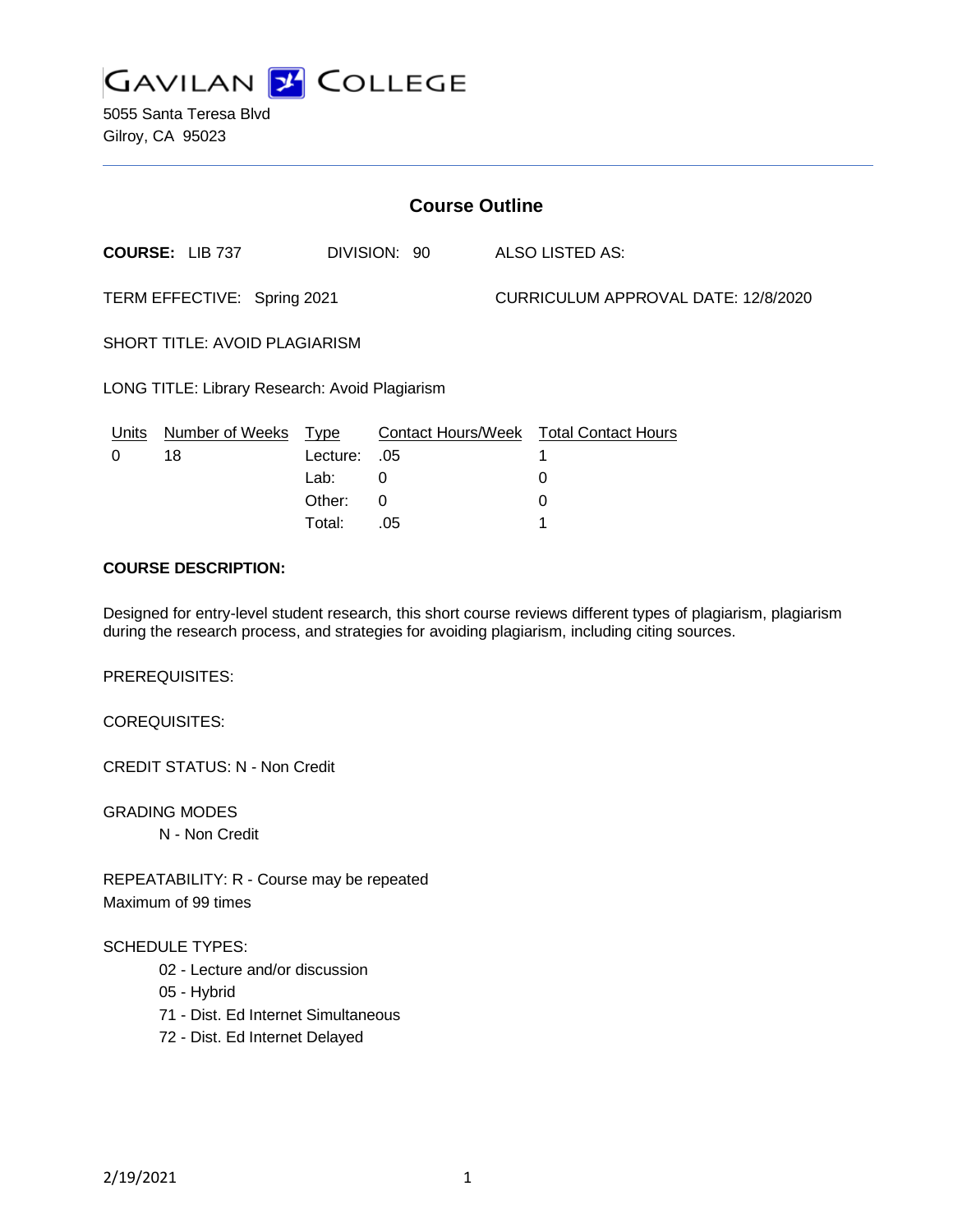# **STUDENT LEARNING OUTCOMES:**

By the end of this course, a student should:

1. Show comprehension of the Gavilan College academic dishonesty policy and citation conventions of research-based writing.

2. Identify five common types of plagiarism and state ways to avoid these in completing college assignments.

# **CONTENT, STUDENT PERFORMANCE OBJECTIVES, OUT-OF-CLASS ASSIGNMENTS**

Curriculum Approval Date: 12/8/2020

1 Hour

--Definition of plagiarism and potential consequences of plagiarism as described in Student Handbook.

--Five common types of plagiarism (from resource "The Plagiarism Spectrum, a white paper produced by Turn-it-in.com.)

--Tools to avoid plagiarism during the research process

--Common citation formats and bibliographies.

### **METHODS OF INSTRUCTION:**

Online learning modules.

### **OUT OF CLASS ASSIGNMENTS:**

All work completed within class.

### **METHODS OF EVALUATION:**

Writing assignments

Percent of total grade: 20.00 %

Students describe common means of plagiarism and state strategies for avoiding this, referring to information from the course to support response.

Objective examinations

Percent of total grade: 80.00 %

Quizzes related to course content: identify common types of plagiarism and strategies for avoiding.

### **REPRESENTATIVE TEXTBOOKS:**

All content provided by instructor at no cost to students.